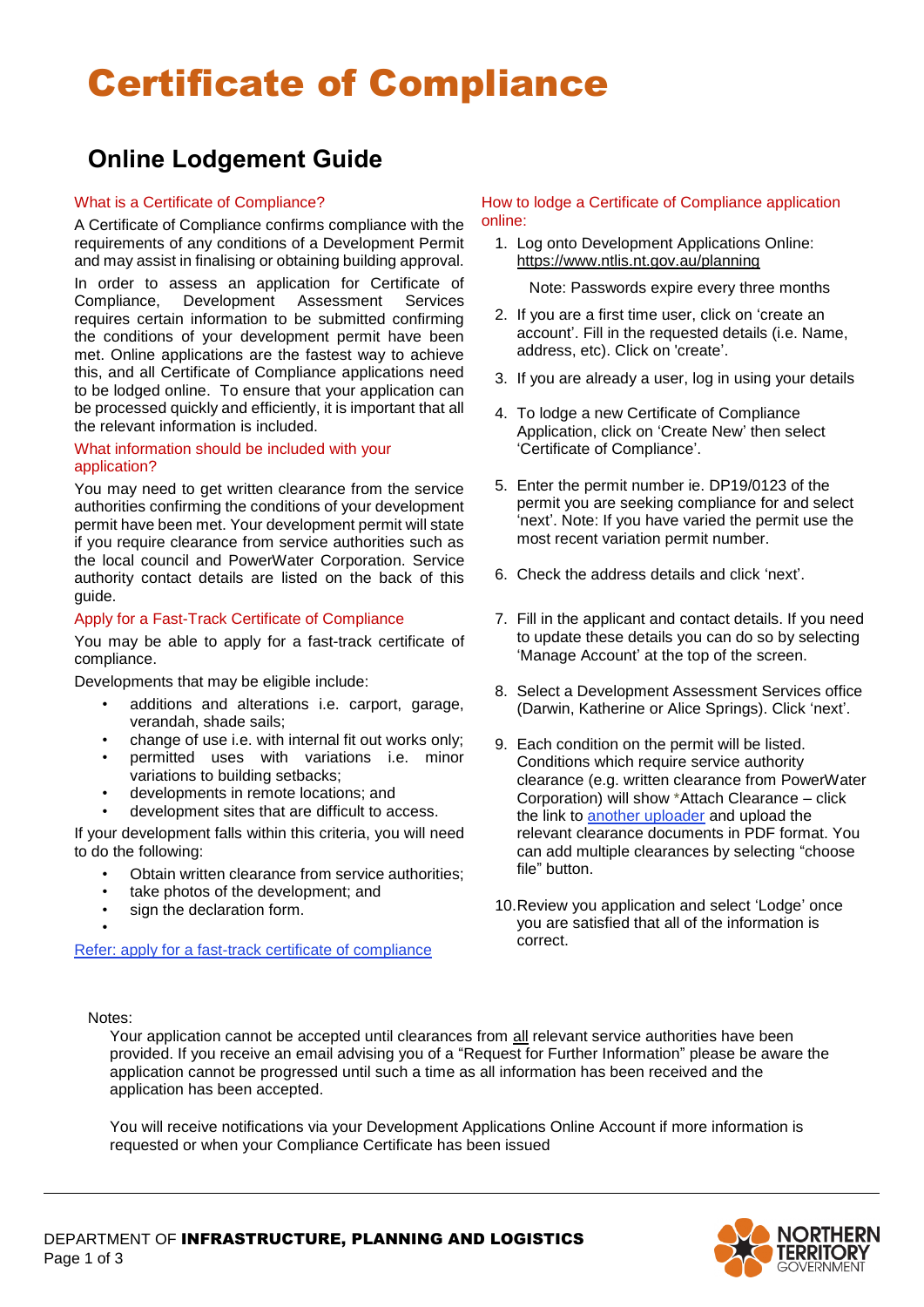### **Service Authority contact details:**

### **Councils**

| <b>Alice Springs Town Council</b>                                         | <b>Katherine Town Council</b>                     |
|---------------------------------------------------------------------------|---------------------------------------------------|
| 8950 0500 or astc@astc.net.au                                             | 8972 5500 or records@ktc.nt.gov.au                |
| <b>Barkly Regional Council</b>                                            | <b>Litchfield Council</b>                         |
| 8962 0000 or reception@barkly.nt.gov.au                                   | 8983 0600 or council@litchfield.nt.gov.au         |
| <b>Belyuen Shire Council</b>                                              | <b>MacDonnell Regional Council</b>                |
| 8978 5071 or cathy.winsley@belyuen.nt.gov.au                              | 8958 9600 or info@macdonnell.nt.gov.au            |
| <b>Central Desert Regional Council</b>                                    | <b>Roper Gulf Regional Council</b>                |
| 8958 9500 or info@centraldesert.nt.gov.au                                 | 8972 9000 or info@ropergulf.nt.gov.au             |
| <b>City of Darwin</b>                                                     | <b>Tiwi Islands Regional Council</b>              |
| 8930 0300 or darwin@darwin.nt.gov.au                                      | 8944 7095 or infrastructure@tiwiislands.nt.gov.au |
| <b>Coomalie Community Government Council</b>                              | <b>Victoria Daly Regional Council</b>             |
| 8976 0058 or ceo@coomalie.nt.gov.au                                       | 8972 0777 or admin@vicdaly.nt.gov.au              |
| <b>City of Palmerston</b>                                                 | <b>Wagait Shire Council</b>                       |
| 8935 9922 or palmerston@palmerston.nt.gov.au                              | 8978 5185 or council@wagait.nt.gov.au             |
| <b>East Arnhem Regional Council</b>                                       | <b>West Arnhem Regional Council</b>               |
| 8986 8986 or info@eastarnhem.nt.gov.au                                    | 8982 9500 or info@westarnhem.nt.gov.au            |
| <b>West Daly Regional Council</b><br>7922 6403 or info@westdaly.nt.gov.au |                                                   |

## **PowerWater Corporation**

| Customer services: 1800 245 092                                                                                                       |
|---------------------------------------------------------------------------------------------------------------------------------------|
| Power North (Darwin, Jabiru, Katherine, Mataranka, Pine Creek, Borroloola areas)<br>Email: powerdevelopment@powerwater.com.au         |
| Power South (Alice Springs, Yulara, Kings Canyon, Ti-Tree, Tennant Creek, Elliott areas)<br>Email: powerdevelopment@powerwater.com.au |
| Water / Sewer North (including Darwin and Katherine)                                                                                  |
| Email: waterdevelopment@powerwater.com.au                                                                                             |
| Water / Sewer South (including Alice Springs and Tennant Creek)                                                                       |
| Email: waterdevelopment@powerwater.com.au                                                                                             |
| <b>Regions and Remote Operations</b>                                                                                                  |
| Email: remotedevelopment@powerwater.com.au                                                                                            |